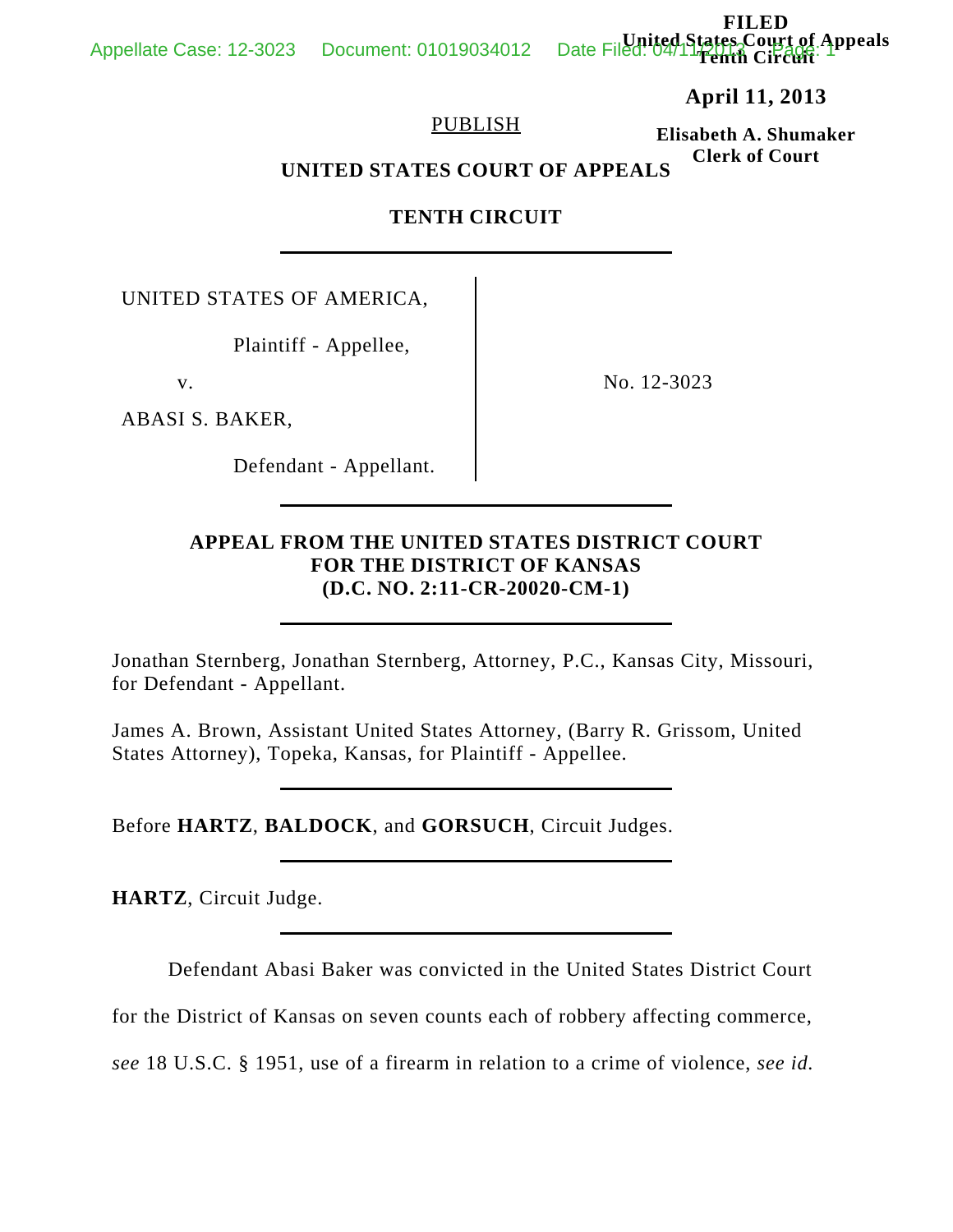§ 924(c)(1)(A), and being a convicted felon in possession of a firearm. *See id.*  $\S 922(g)(1)$ . Defendant appeals his convictions, raising two arguments: (1) that use of a global-positioning-system (GPS) tracking device on his car violated his Fourth Amendment rights, and (2) that the evidence was insufficient to convict him on the eight firearms counts associated with the first four robberies. We do not reach the merits of Defendant's Fourth Amendment argument because he waived the argument by failing to raise it before trial. And we reject Defendant's argument that the evidence was insufficient for a rational jury to find that he possessed the identified firearm at the times charged. Exercising jurisdiction under 28 U.S.C. § 1291, we affirm Defendant's convictions.

#### **I. BACKGROUND**

A series of seven armed robberies of retail stores and check-cashing businesses was carried out in the Kansas City, Kansas, area between January and March 2011. During investigation of some of the earlier robberies, surveillancecamera footage led police to believe that the robbers were using a car owned by Defendant's girlfriend. Officers placed a GPS tracking device on the car, then monitored its movements. On March 3, 2011, the GPS surveillance allowed police to link the car to a just-completed robbery in Overland Park, Kansas. Defendant was pulled over and arrested along with an accomplice. Cash from the robbery and a loaded .40 caliber Glock semi-automatic handgun, serial number EHN890, were taken from the car.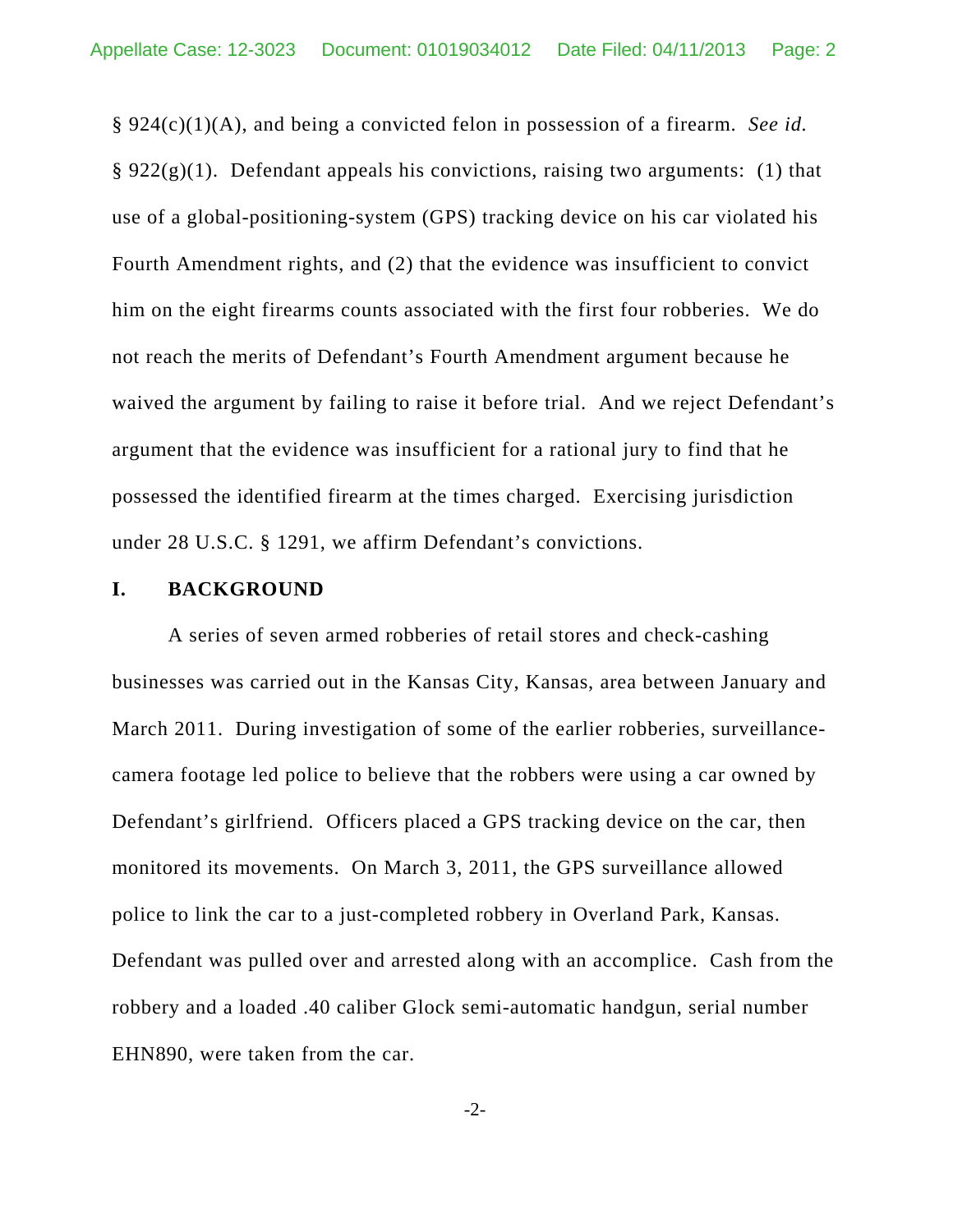The handgun had been lawfully purchased in late 2009 by Enjoli Collier, a friend of Defendant's. Each of the counts of the indictment charging use or possession of a firearm identified the firearm as "a .40 caliber Glock pistol, Model 27, serial number EHN890." Aplt. App., Vol. 1 at 16–26. At trial Collier testified as follows: From the time she purchased the gun until Defendant's arrest, she kept the gun in the spare-tire compartment in the trunk of her car. She had used it on January 1, 2011, but had not seen it since. She would leave the car unlocked when it was parked in her garage. Defendant paid to stay with Collier for a couple weeks in February 2011. Before then, however, in January and early February, he visited her house on multiple occasions and had unrestricted access to every part of her house while visiting. She never told Defendant where she kept her handgun or gave him permission to take or use it, but she did tell a mutual friend of theirs where it was. Also, the government presented evidence that Defendant's cell phone received a call from a cell tower serving Collier's house on the day of one of the January robberies, meaning that the phone was in the general vicinity of Collier's house approximately an hour and a half before the robbery. And for each robbery a witness testified that the gun used by the robber looked like Collier's gun.

## **II. DISCUSSION**

**A. The GPS Tracking**

-3-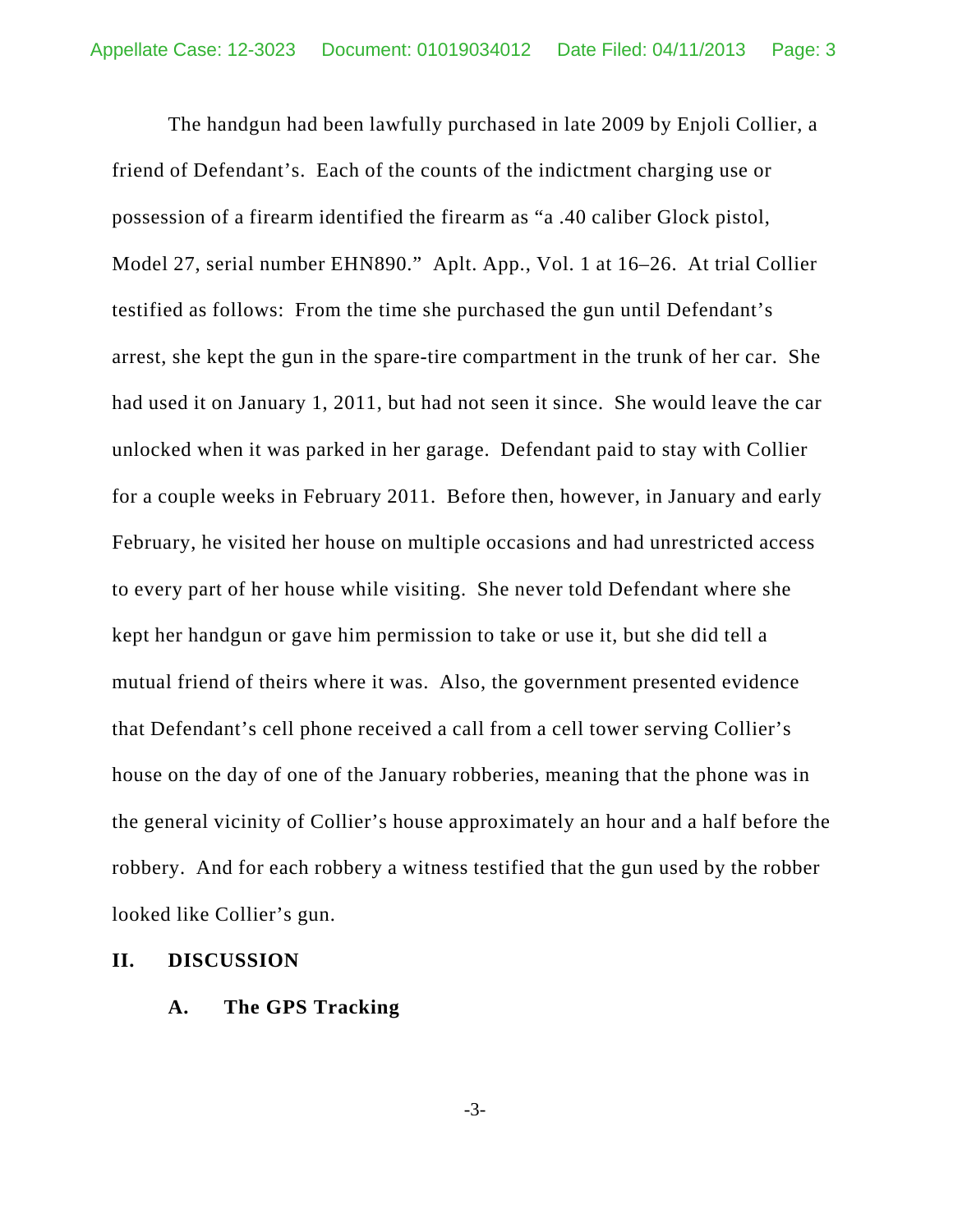Defendant argues that the GPS evidence of his location at the time of the crimes should have been excluded because the GPS device was installed without a warrant in violation of the Fourth Amendment. He relies on *United States v. Jones*, 132 S. Ct. 945 (2012), in which the Supreme Court held that attachment of a GPS tracking device to monitor movement of a suspect's car is a search governed by the Fourth Amendment. Although he did not move to suppress this evidence in district court, he now asks us to grant relief under the plain-error doctrine, which allows review of some issues not raised in the lower court. *See* Fed. R. Crim. P. 52(b) ("A plain error that affects substantial rights may be considered even though it was not brought to the court's attention."). We hold that Defendant has waived his right to raise the issue and therefore we deny relief.

Federal Rule of Criminal Procedure 12(b)(3) provides: "Motions That Must Be Made Before Trial. The following must be raised before trial: . . . (C) a motion to suppress evidence  $\dots$ ." Rule 12(c) permits district courts to set deadlines for pretrial motions. And Rule 12(e) provides that "[a] party waives any Rule 12(b)(3) defense, objection, or request not raised by the deadline the court sets under Rule 12(c) or by any extension the court provides. For good cause, the court may grant relief from this waiver." We have held that Rule 12 dictates that "a suppression argument raised for the first time on appeal is waived (i.e., completely barred) absent a showing of good cause for why it was not raised before the trial court." *United States v. Burke*, 633 F.3d 984, 988 (10th Cir.

-4-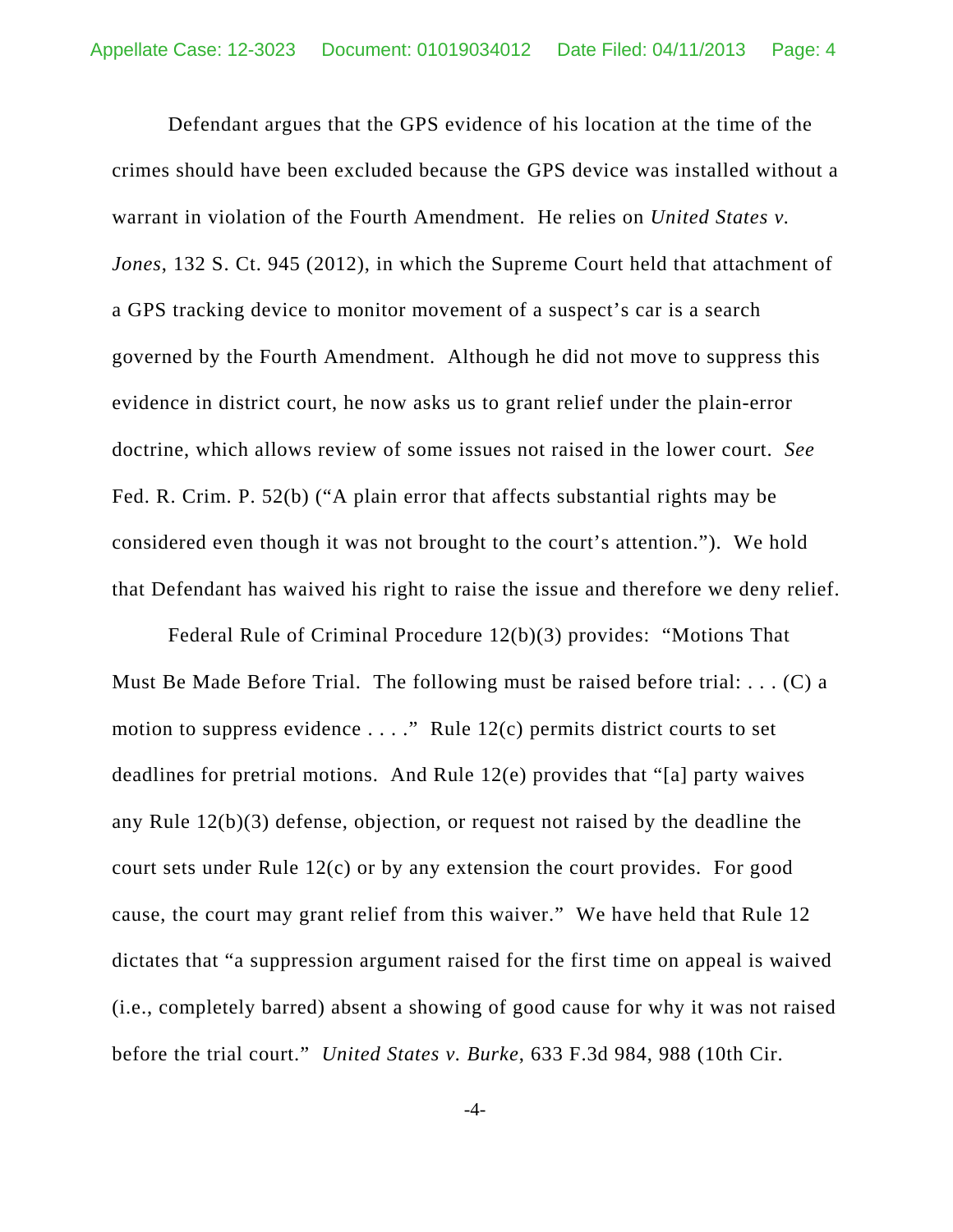2011). We identified several reasons why it is appropriate to bar defendants from raising suppression arguments on appeal that were never presented to the district court:

First, because the exclusionary rule was crafted more to benefit society at large by deterring overzealous police conduct than to personally benefit defendants, the exclusionary rule should be used sparingly in instances where its deterrent effect on police violations is minimal (as with appellate review for plain error). Furthermore, in most circumstances fairness concerns militate in favor of a waiver rule because although the government can appeal an adverse ruling on a suppression motion prior to trial, it cannot do so once jeopardy has attached. Moreover, if a defendant has not raised a suppression issue before the district court, the Government (under an assumption that its proffered evidence was admissible) may plausibly conclude during trial that it does not need to accumulate and introduce additional evidence to prevail. Finally, allowing a defendant to challenge the inclusion of evidence on appeal places the government in the difficult position of defending itself based on a potentially meager record.

*Id.* at 989–90 (citations and internal quotation marks omitted).

In construing Rule 12(e) we have held that the "good cause" necessary to avoid waiver must be a cause why the defendant "failed to raise the argument below." *Id.* at 988 (internal quotation marks omitted). We cited with approval the Fourth Circuit's ruling that good cause was lacking when "'[t]he record show[ed] that sufficient information was available to defense counsel before trial that would have enabled him to frame his [argument for] suppression.'" *Id.*

(quoting *United States v. Wilson*, 115 F.3d 1185, 1191 (4th Cir. 1997)).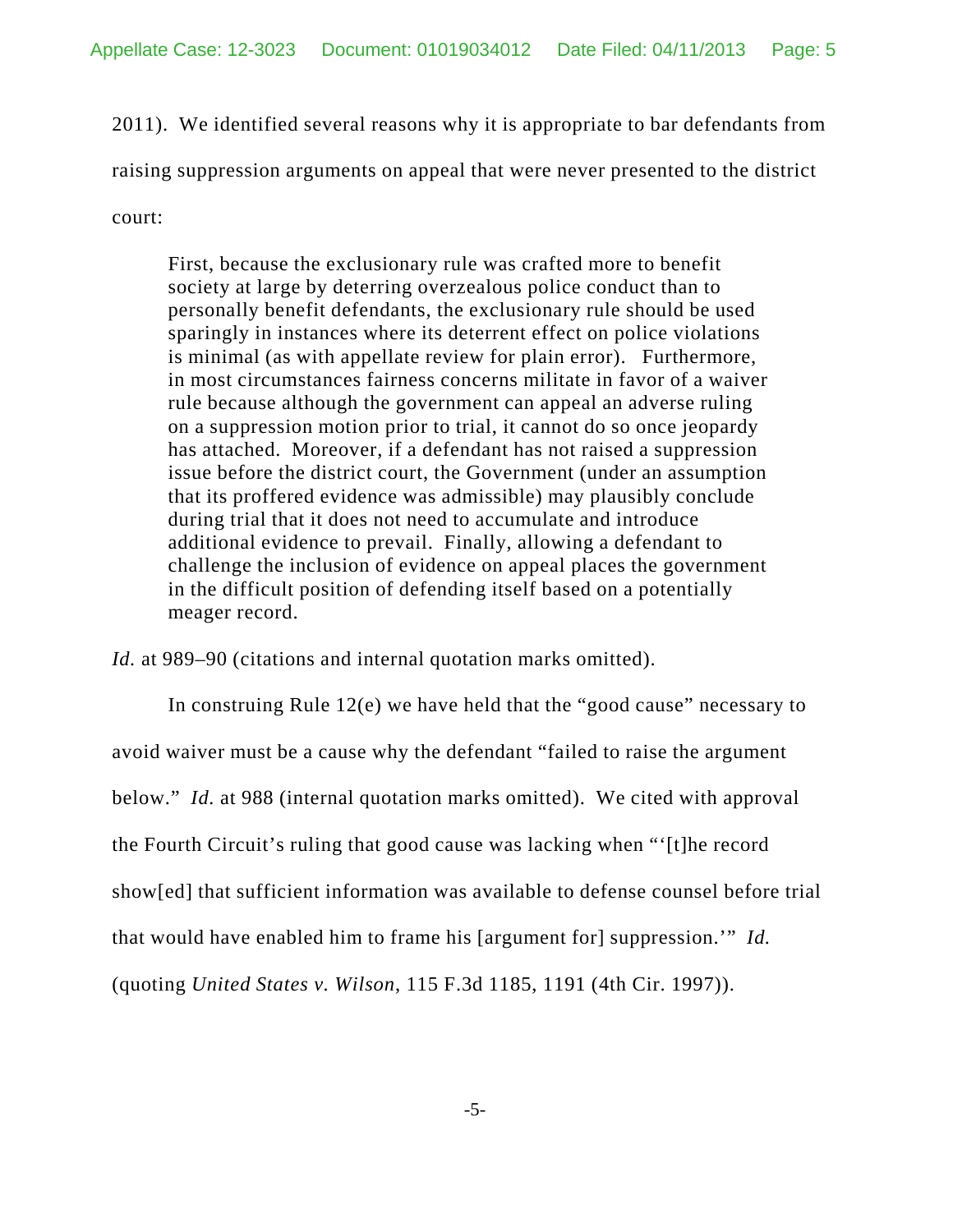There is no doubt that Defendant knew about the GPS monitoring soon enough to raise a timely suppression motion. His sole argument is that he did not know that there had been a violation of the Fourth Amendment because *Jones* was not decided until he had been sentenced. We reject the argument. Defendants need not, and often do not, await a Supreme Court precedent directly in point before raising a constitutional challenge to a search or seizure. Indeed, the very argument unpressed by Defendant had been raised in other circuits before his trial and, most notably, had prevailed in the D.C. Circuit in *United States v. Maynard*, 615 F.3d 544 (D.C. Cir. 2010). There was not good cause justifying Defendant's failure to raise his issue before trial.

Defendant nevertheless argues that our consideration of the merits of his Fourth Amendment claim is compelled by retroactivity doctrine. He points to the Supreme Court's statement that "a new rule for the conduct of criminal prosecutions is to be applied retroactively to all cases, state or federal, pending on direct review or not yet final, with no exception for cases in which the new rule constitutes a 'clear break' with the past." *Griffith v. Kentucky*, 479 U.S. 314, 328 (1987). In Defendant's view the holding of *Griffith* "mandates application of the 'good cause' 'safety valve' in Rule 12(e) . . . and trumps Rule 12(e)'s ordinary waiver principles in applying *Jones* to this case." Reply Br. at 12.

Defendant reads too much into *Griffith*'s holding. To say that *Jones* should be the governing law on this direct appeal is to say no more than that it should be

-6-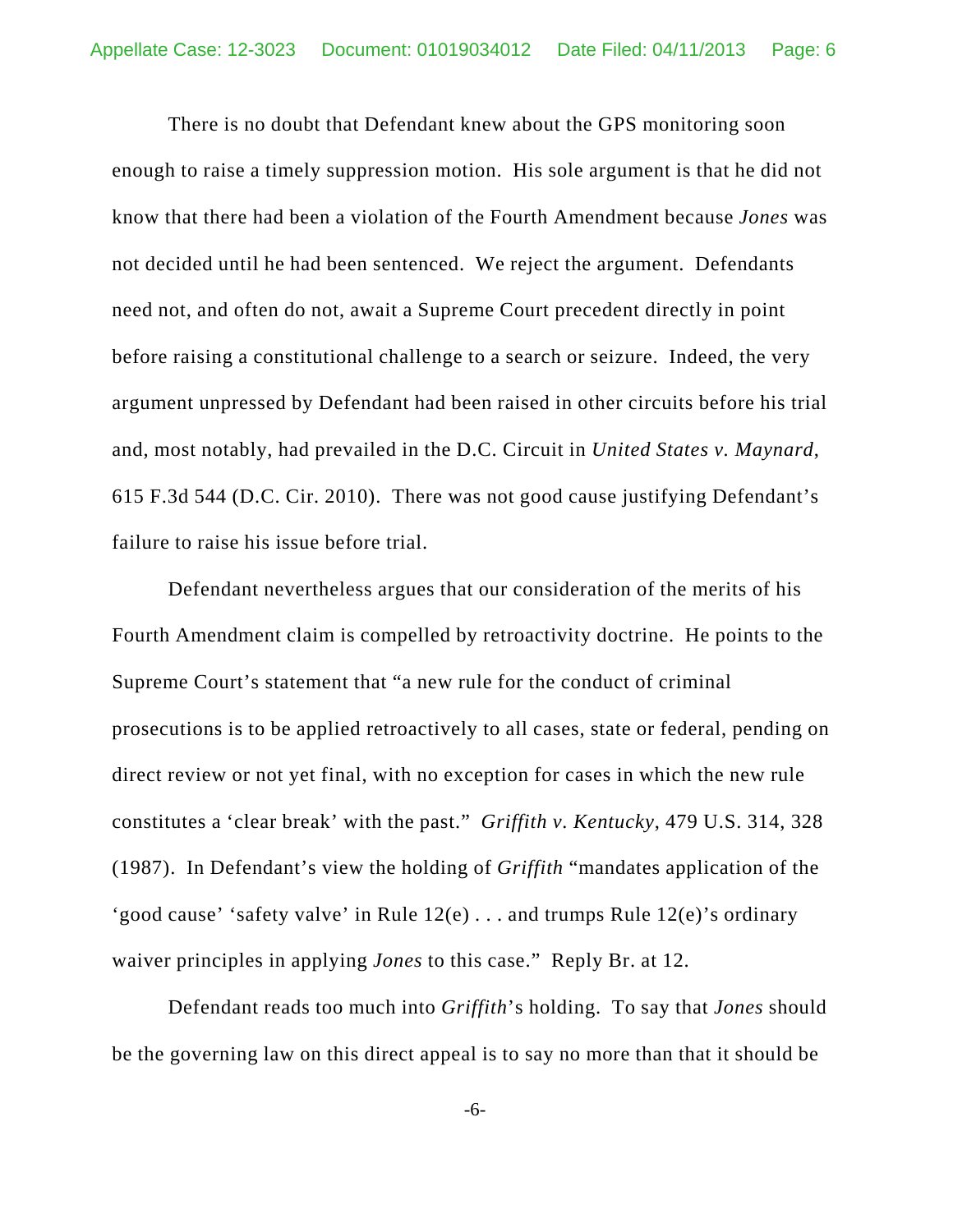treated the same as law that had been settled years earlier. And arguments based on years-ago decisions certainly can be forfeited and waived (otherwise nothing could be waived under Rule 12(e)), even though there could be no dispute that those decisions "apply" to cases on appeal. In *Griffith* no question of waiver or forfeiture arose because the defendant had preserved at trial his claim of constitutional error. *See Griffith*, 479 U.S. at 317.

Those questions did arise, however, in *Powell v. Nevada*, 511 U.S. 79 (1994). The defendant had sought on direct appeal to take advantage of a United States Supreme Court opinion postdating his arrest that required warrantless arrests to be followed by a judicial determination of probable cause within 48 hours. *See id.* at 83. Nevada's highest court had ruled that the Supreme Court's opinion did not apply to Powell's earlier arrest. *Powell* reversed and remanded, holding that the 48-hour rule did apply to the arrest because the case was on direct appeal and not yet final. But it continued:

It does not necessarily follow, however, that Powell must be set free or gain other relief, for several questions remain open for decision on remand. In particular, the Nevada Supreme Court has not yet closely considered the appropriate remedy for a delay in determining probable cause (an issue not resolved by [the 48-hour case]), *or the consequences of Powell's failure to raise the federal question*, or the district attorney's argument that introduction at trial of what Powell said on November 7, 1989, was "harmless" in view of a similar, albeit shorter, statement Powell made on November 3, prior to his arrest. Expressing no opinion on these issues, we hold only that the Nevada Supreme Court erred in failing to recognize that *Griffith v. Kentucky* calls for retroactive application of [the] 48-hour rule.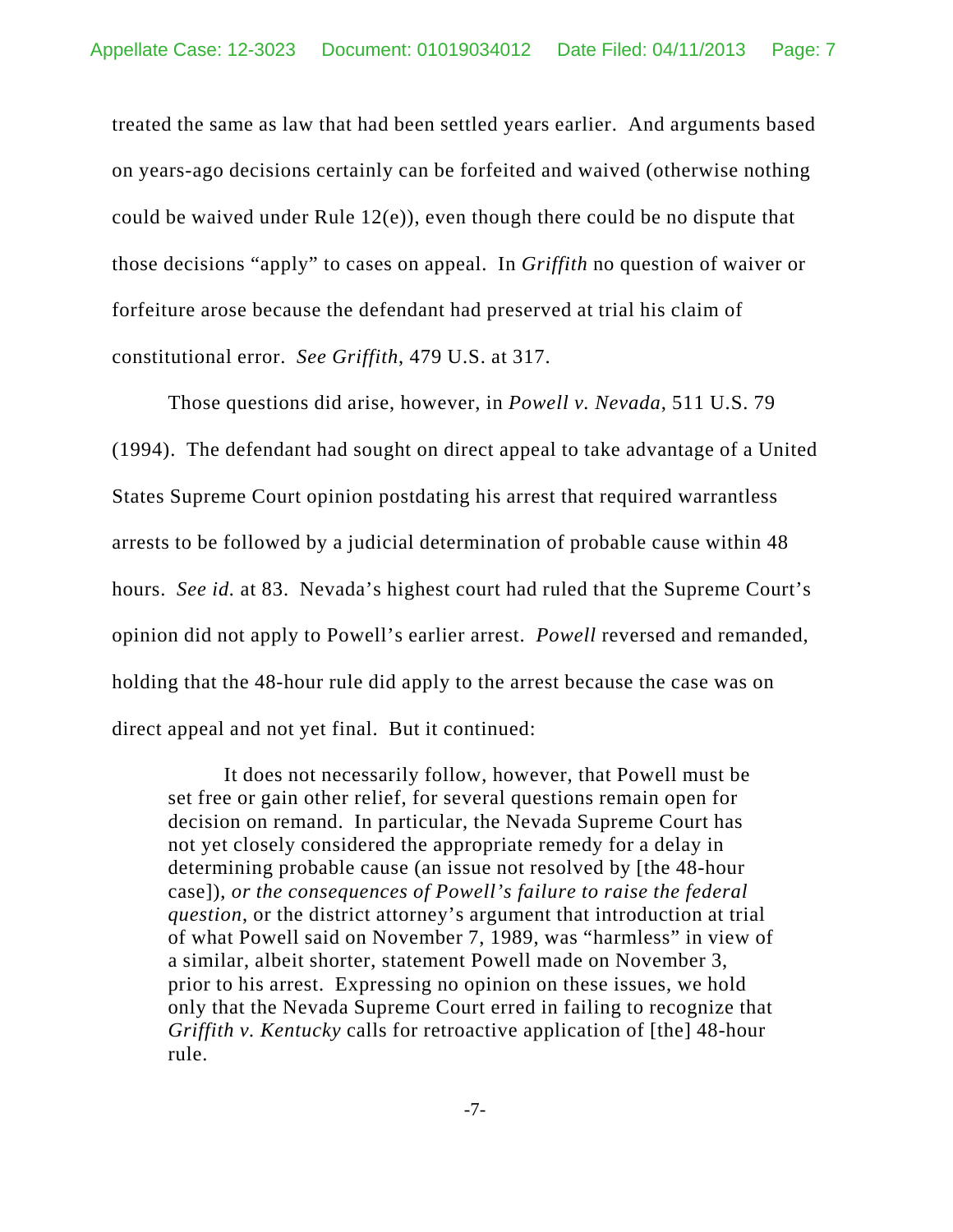*Id.* at 84–85 (emphasis added) (citations, footnote, and internal quotation marks omitted). *Powell* thus clearly forecloses Defendant's argument that *Griffith*'s rule "trumps Rule 12(e)'s ordinary waiver principles." Reply Br. at 12.

Finally, Defendant argues that appellate courts have routinely engaged in plain-error review when Supreme Court decisions have been issued while a case was on direct review, and he cites several such cases applying the doctrine of *Apprendi v. New Jersey*, 530 U.S. 466 (2000) (sentence upper limit is set by facts found by jury). But those cases did not involve issues subject to the waiver requirement of Rule 12(e). Our decision in *Burke*, 633 F.3d at 988, ended any doubt in this circuit that plain-error review under Fed. R. Crim. P. 52(b) is not available when an issue has been waived under Rule 12(e).

Thus, we hold that Defendant's Fourth Amendment claim was waived and cannot provide a basis for disturbing his conviction.

## **B. Sufficiency of the Evidence**

Defendant challenges the sufficiency of the evidence for conviction on the eight counts charging possession or brandishing of a gun in connection with the robberies on January 6, 10, 12, and 16, 2011. He contends that the government failed to prove that he possessed and used the specific gun charged in those counts (namely, Collier's gun). Our review of the sufficiency of the evidence is de novo. *See United States v. Smith*, 641 F.3d 1200, 1204 (10th Cir. 2011). "We view the evidence in the light most favorable to the verdict to ascertain whether

-8-